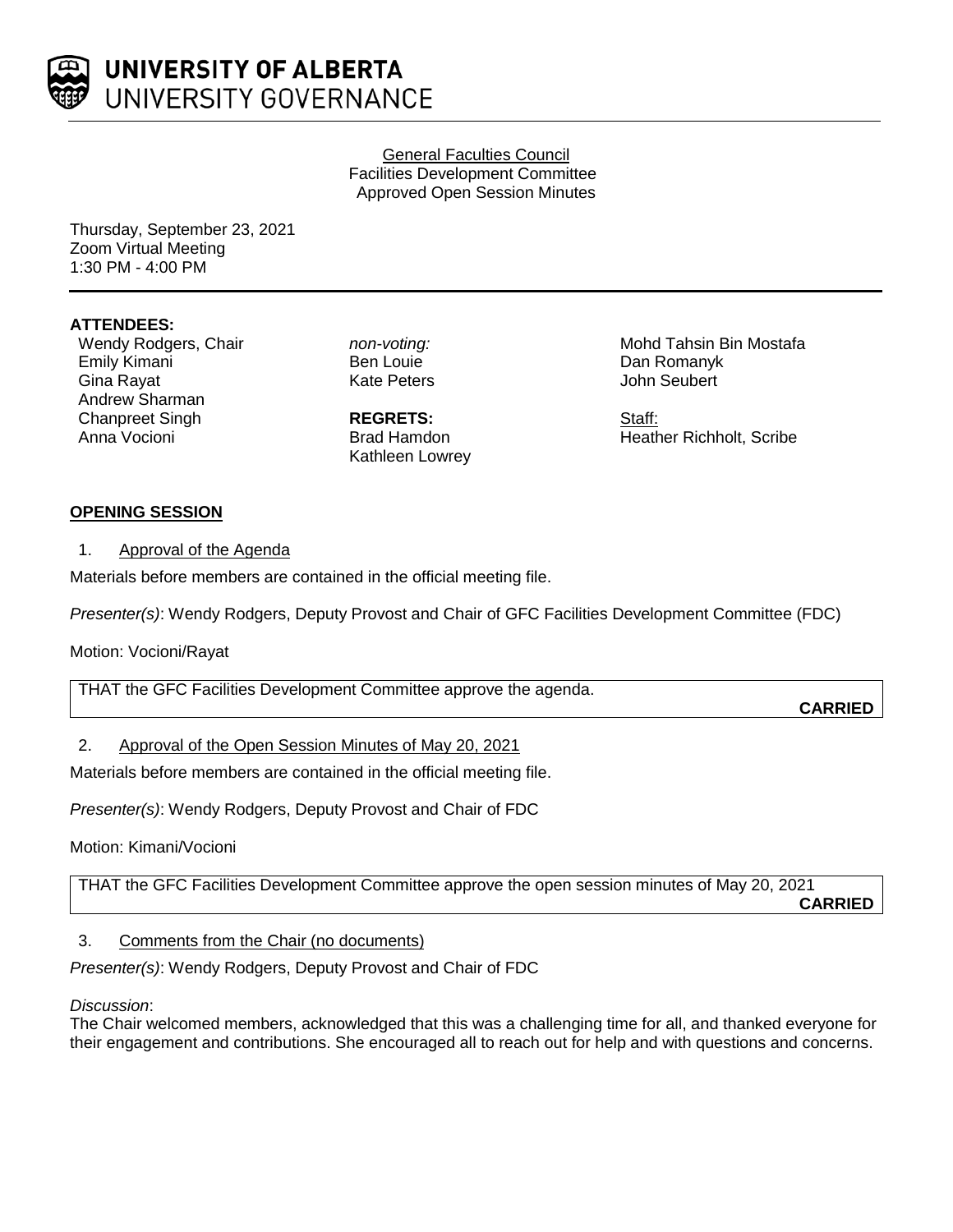## **DISCUSSION ITEMS**

### 4. Committee Orientation

Materials before members are contained in the official meeting file.

### *Presenter(s)*: Kate Peters, GFC Secretary

*Purpose of the Proposal*: The proposal is before the committee to provide governance orientation to committee members.

### *Discussion*:

Ms Peters provided an orientation and spoke about the committee's delegated authority from the Board and GFC, and the authority of the Vice-President (Facilities and Operations). She noted that there had been discussions about whether a full GFC standing committee was needed for facilities and development in the current context, and recapped the discussions that had been happening at FDC and GFC on that question including the suggestion that FDC's authority move to the GFC Academic Planning Committee (APC). Ms Peters explained that some of the 3-year reviews of GFC and committee terms of reference were past due and that FDC's terms would be considered in the new year. She noted that a new subcommittee had been established by GFC Executive to do this work.

A member noted that APC was a busy committee and asked why they would potentially be asked to take on additional responsibility. Ms Peters replied that APC already had some authority over facilities planning and did see some of the recommendations from FDC. She noted that the Long Range Development Plan (Item 5) on the current agenda would also go to APC for their recommendation. She indicated that APC's broad responsibilities and skills aligned with these matters and that it was important that the evolution of governance recognize where decision-making was best placed in the structure.

There was no discussion.

# **ACTION ITEMS**

5. Long Range Development Plan Amendment 2021 (South Campus Sector 14)

Materials before members are contained in the official meeting file.

*Presenter(s)*: Emily Ball, Director, Community Relations; Ben Louie, University Architect

*Purpose of the Proposal*: To amend the university's Long Range Development Plan (LRDP) by removing Sector 14, located on South Campus.

### *Discussion*:

Ms Ball provided an outline of the boundaries of sector 14 and spoke about the consultation process and feedback received. She noted that if the amendment was approved it would remove sector 14 from the long range development plan so the land would be subject to the City of Edmonton's municipal regulations.

There was no discussion.

Motion: Sharman/Rayat

THAT the GFC Facilities Development Committee, under delegated authority from GFC, recommend that the Board of Governors approve the removal of South Campus – Sector 14 (Section 6.2.2) from the Long Range Development Plan 2002.

**CARRIED**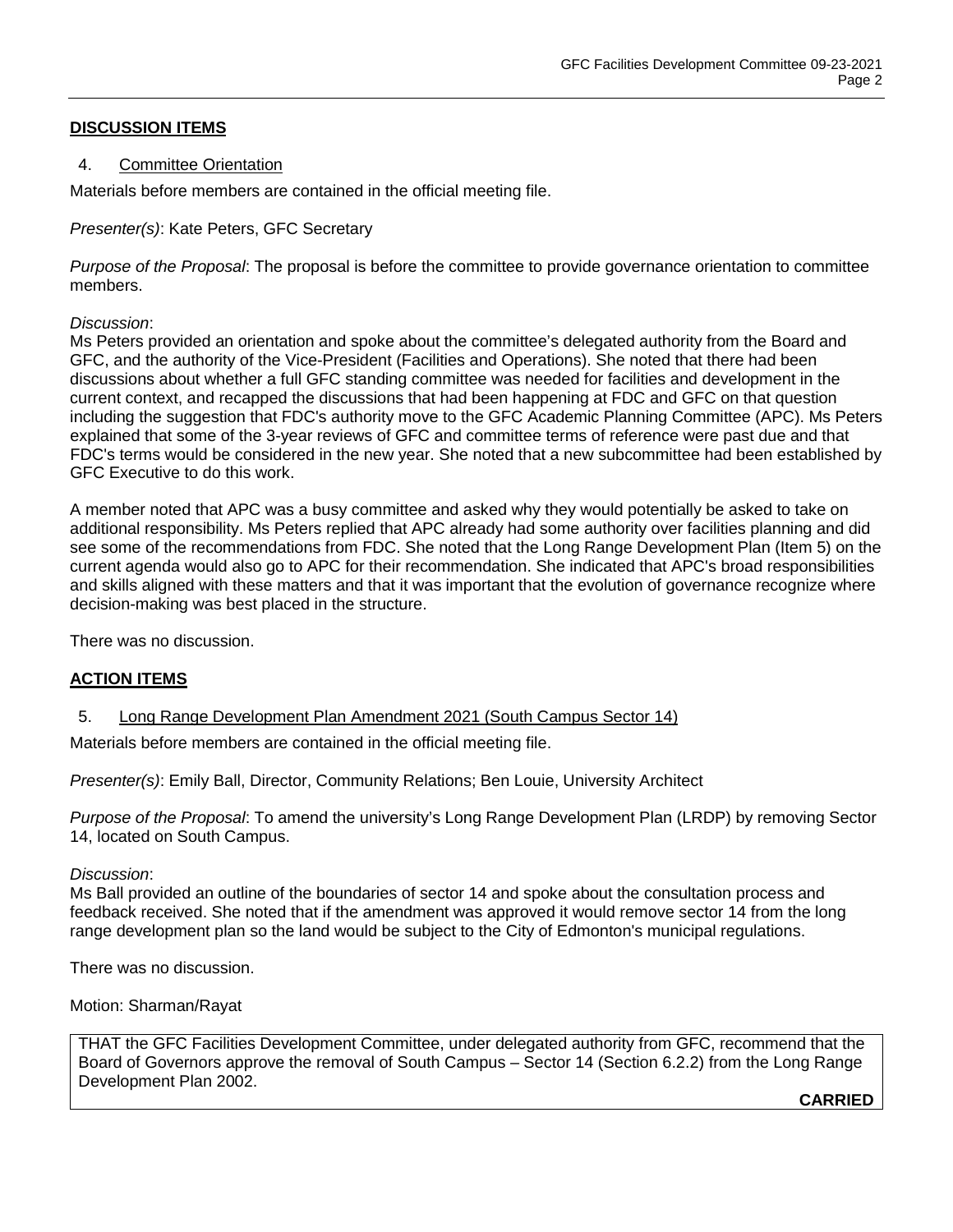# **DISCUSSION ITEMS**

6. Question Period (no documents)

There were no questions.

7. Projects Update from Facilities and Operations (no documents)

*Presenter(s)*: Andrew Sharman, Vice-President (Facilities and Operations)

Mr Sharman provided the following update:

## **Major Capital Projects**

### **1. Dentistry Pharmacy**

- Phase 1: Core and Shell on target both cost and schedule
- Phase 2: Fit-Out space programming is complete and fit testing has commenced
- Completion Date: June 2024

## **2. Lister Residence Tower Renewals**

- MacKenzie Tower #1: Complete
- Henday Tower #2: Complete
- Kelsey Tower #3: Construction
- Completion Date: July 2022

## **Active Capital Projects**

### **1. New**

1. University of Alberta Botanical Garden Diwan Pavilion - Construction started in August 2021

### **2. Preservation**

- 1. Brain & Aging Research Building Renewal construction
- 2. Tory Tower Mechanical Renewal construction
- 3. Enterprise Square UAT-SET HUB
	- Phase 1 Completion September 2021
		- Phase 2 Completion December 2021
- 4. Enterprise Square Levels 2 4 in design
- 5. Health Sciences Library (John Scott Library Relocation) in design
- 6. ECHA Re-Stack moves in progress
- 7. Morrison Structures Engineering Lab Renovation Construction
- 8. Chemistry Electrical Vault Completed
- 9. CAB Renewal Phase 2 Main Floor Completed
- 10. Fine Arts Building Air Handler Renewal in construction
- 11. Li Ka Shing Steam Turbine Connection (EMSO) completed
- 12. Rutherford Museums Consolidation completed
- 13. Education Electrical Vault Renewal in construction (CMR)
- 14. Athabasca/ Assiniboia Elevator renewal (CMR)
- 15. SUB Myer Horowitz Theatre Renewal Funded by the SU
- 16. SUB Electrical Vault Student's Union Project with CMR Vault Renewal
- 17. School of Business Student Collaboration Space project initiation (scope and design)
- 18. Augustana Classroom Building Ventilation completed
- 19. Augustana Ravine Residence Mechanical and Electrical Renewal in design